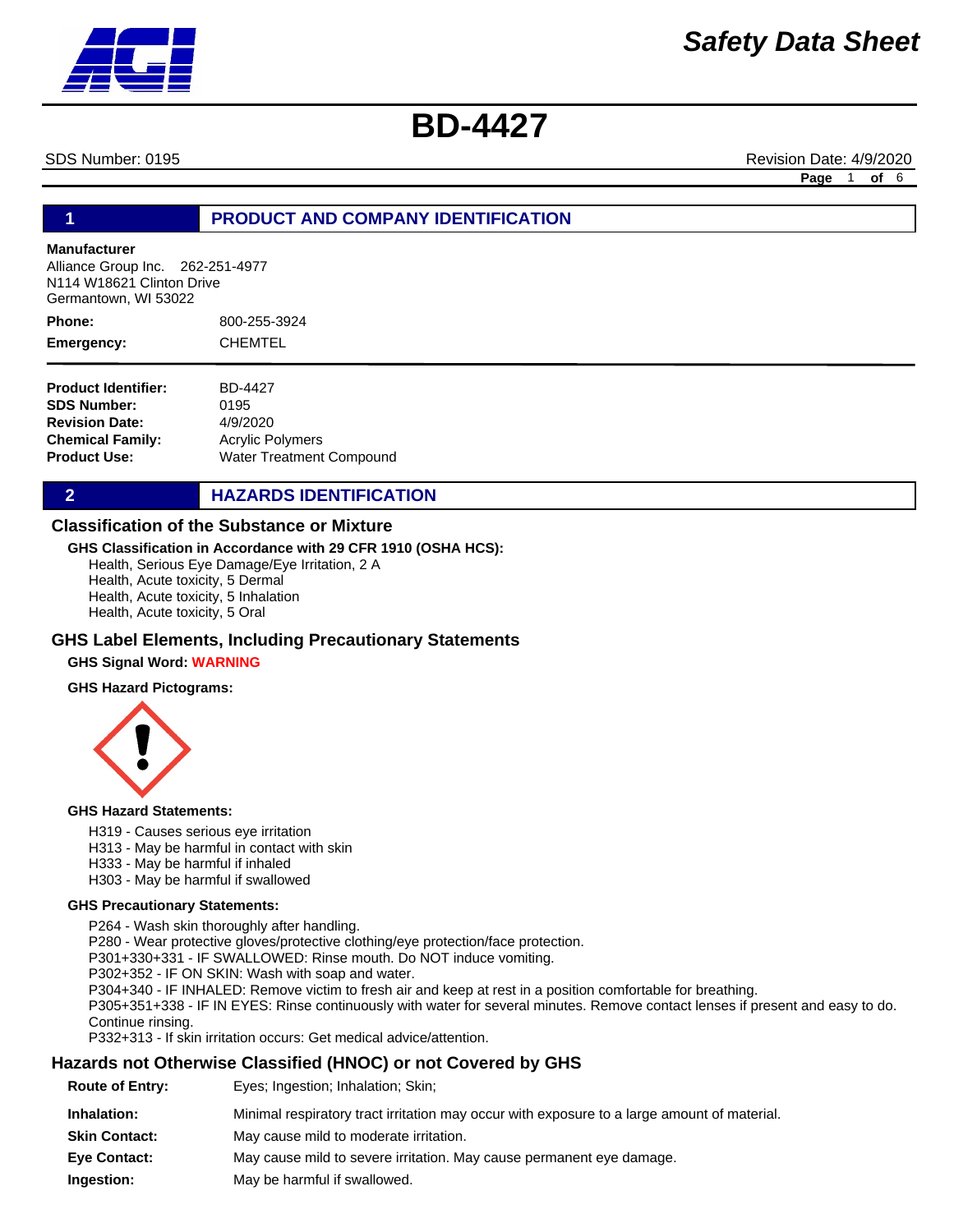SDS Number: 0195 **Revision Date: 4/9/2020** Revision Date: 4/9/2020

**Page** 2 **of** 6

**HMIS III:** Health = 2, Fire = 0, Physical Hazard = 0

| HMIS                   |   |
|------------------------|---|
| <b>HEALTH</b>          | 2 |
| <b>FLAMMABILITY</b>    |   |
| <b>PHYSICAL HAZARD</b> |   |
| PERSONAL PROTECTION    |   |

# **3 COMPOSITION/INFORMATION OF INGREDIENTS**

\*Substance/Mixture: Mixture

Acrylic Terpolymer: Proprietary Sodium Hydroxide

|           | Chemical Ingredients: |
|-----------|-----------------------|
| CAS#      | % Chemical Name:      |
| 1310-73-2 | <10% Sodium hydroxide |

## **4 FIRST AID MEASURES**

**Inhalation:** If symptoms develop, move victim to fresh air. If symptoms persist, obtain medical attention.

- **Skin Contact:** Wash with soap and water. Remove contaminated clothing and wash before reuse. Get medical attention if needed.
- **Eye Contact:** Immediately flush eyes with large amounts of water for at least 15 minutes, lifting eyelids occasionally to facilitate irrigation. Get immediate medical attention if irritation persists

**Ingestion:** Do not induce vomiting. Rinse mouth with water. Get prompt, qualified medical attention.

| 5                                           | <b>FIRE FIGHTING MEASURES</b>                  |  |
|---------------------------------------------|------------------------------------------------|--|
| <b>Flammability:</b><br><b>Flash Point:</b> | Not flammable or combustible.<br>Not Available |  |
| <b>Autoignition Temp:</b>                   | Not Available                                  |  |

Fire Fighting Methods

Evacuate area of unprotected personal. Wear protective clothing including NIOSH Approved self- contained breathing apparatus. Remain upwind of fire to avoid hazardous vapors and decomposition products. Use water spray to cool fire exposed containers and disperse vapors.

### *Extinguishing Media*

**Suitable:** Use water fog, alcohol foam, carbon dioxide, dry chemical

**Unsuitable fire extinguisher:** No data available.

**Unusual Fire or Explosion Hazards:** No data available.

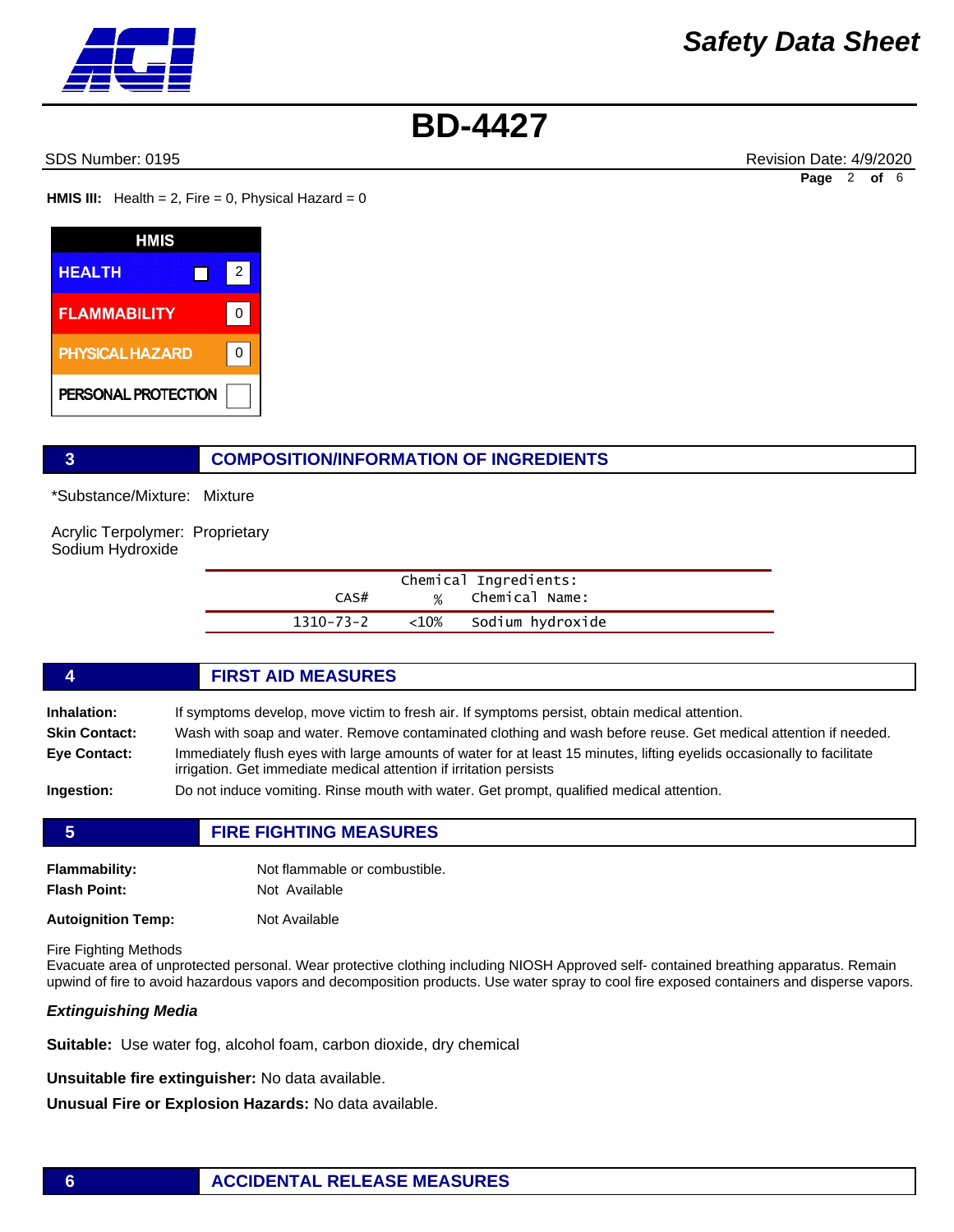SDS Number: 0195 **Revision Date: 4/9/2020** Revision Date: 4/9/2020

# **Personal Precautions**

Use personal protective equipment. Avoid breathing vapors, mist or gas. Ensure adequate ventilation.

# **Environmental Precautions**

Prevent further leakage or spillage if safe to do so. Do not let products enter drains. Discharge into the environment must be avoided. Flush remaining area with water to remove trace residue.

### **Spill**

NOTE: Spilled material may be slippery. Soak up with inert absorbent material and dispose of as hazardous waste. Keep in suitable, closed containers for disposal.

|                                          | <b>HANDLING AND STORAGE</b>                                                                                                                                                                                                                                                                                             |
|------------------------------------------|-------------------------------------------------------------------------------------------------------------------------------------------------------------------------------------------------------------------------------------------------------------------------------------------------------------------------|
| <b>Handling Precautions:</b>             | Avoid contact with eyes, skin, or clothing. Wash thoroughly after handling. Do not puncture or drop<br>containers.                                                                                                                                                                                                      |
|                                          | Do not expose containers to open flame, excessive heat, or direct sunlight.                                                                                                                                                                                                                                             |
| <b>Storage Requirements:</b>             | Store in cool/dry area. Keep containers tightly closed when not in use.                                                                                                                                                                                                                                                 |
| 8                                        | <b>EXPOSURE CONTROLS/PERSONAL PROTECTION</b>                                                                                                                                                                                                                                                                            |
| <b>Engineering Controls:</b>             | Provide local exhaust ventilation. Maintain adequate ventilation. Do not used in closed or confined<br>spaces.                                                                                                                                                                                                          |
| <b>Personal Protective</b><br>Equipment: | Hygiene Measures:<br>Handle in accordance with good industrial hygiene and safety practice. Wash hands before breaks and<br>at the end of workday.<br>Respiratory:<br>No personal respiratory protective equipment is required.<br>Eyes and Face:<br>Wear chemical safety goggles while handling this product.<br>Skin: |
|                                          | For prolonged or repeated contact use protective gloves<br><b>OSHA PEL</b>                                                                                                                                                                                                                                              |
| <b>Component</b><br>Sodium Hydroxide     | <b>ACGIH TWA/TLV</b><br>$2$ mg/m $3$<br>$2 \text{ mg/m}$                                                                                                                                                                                                                                                                |
|                                          |                                                                                                                                                                                                                                                                                                                         |

**9 PHYSICAL AND CHEMICAL PROPERTIES** 

| Appearance:                           | Clear. Light yellow liquid |
|---------------------------------------|----------------------------|
| <b>Physical State:</b>                | Liquid                     |
| Odor:                                 | Mild odor.                 |
| <b>Odor Threshold:</b>                | No data available.         |
| Molecular Formula:                    | No data available.         |
| <b>Particle Size:</b>                 | No data available.         |
| Solubility:                           | Complete                   |
| <b>Spec Grav./Density:</b>            | 1.073                      |
| <b>Softening Point:</b>               | No data available.         |
| Viscosity:                            | No data available.         |
| <b>Percent Volatile:</b>              | None                       |
| <b>Saturated Vapor Concentration:</b> | No data available.         |
| <b>Heat Value:</b>                    | No data available.         |
| <b>Boiling Point:</b>                 | No data available.         |
| <b>Freezing/Melting Pt.:</b>          | 32° F                      |
| Flammability:                         | No data available.         |
| <b>Flash Point:</b>                   | No data available.         |

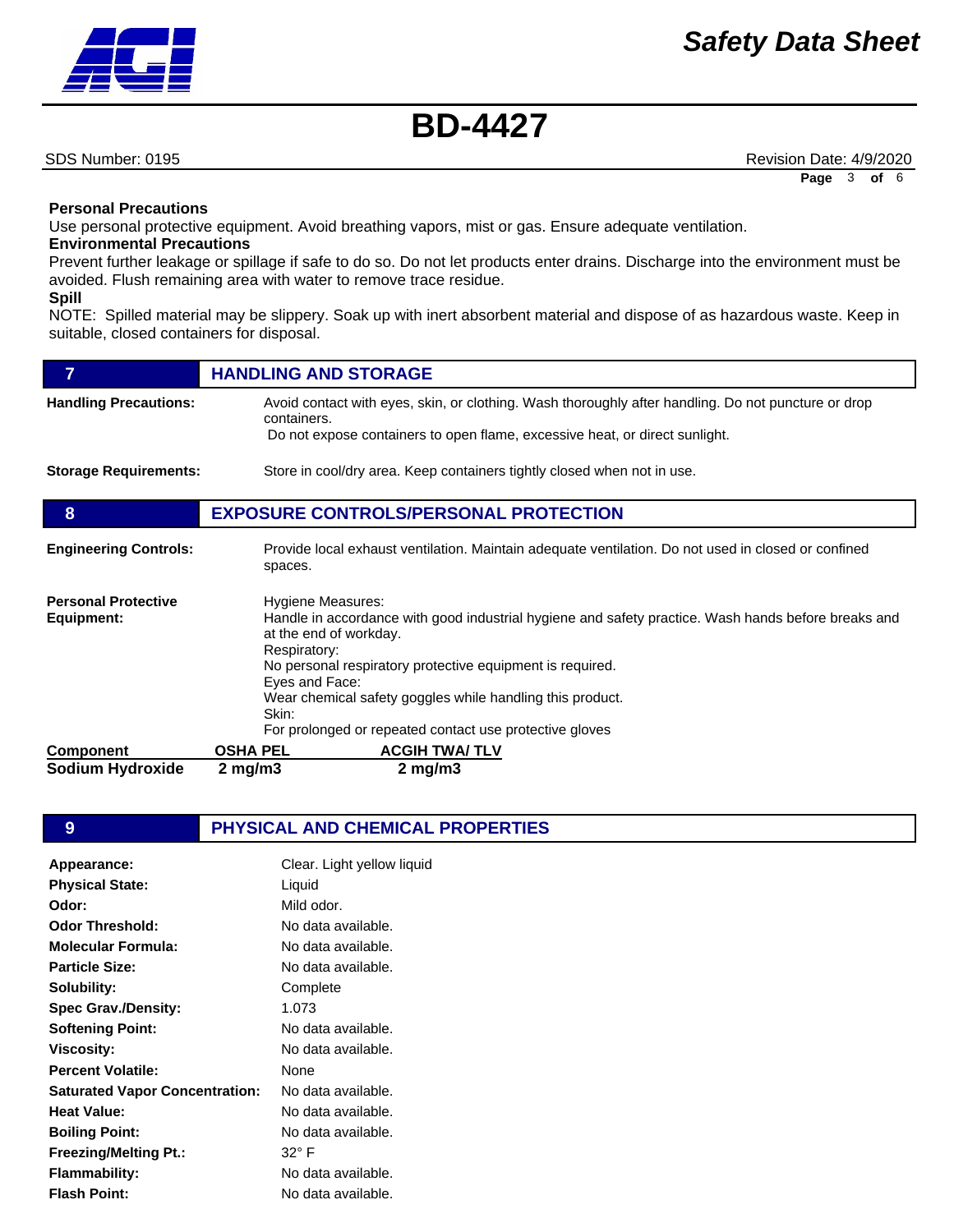

SDS Number: 0195 **Revision Date: 4/9/2020** Revision Date: 4/9/2020

**Page** 4 **of** 6

| <b>Partition Coefficient:</b>              | No data available. |
|--------------------------------------------|--------------------|
| Octanol:                                   | No data available. |
| Vapor Pressure:                            | No data available. |
| <b>Vapor Density:</b>                      | Heavier than air   |
| pH:                                        | $11 - 11.8$        |
| VOC:                                       | No data available. |
| Evap. Rate:                                | Slower than ether  |
| <b>Bulk Density:</b>                       | No data available. |
| <b>Molecular weight:</b>                   | No data available. |
| <b>Auto-Ignition Temp:</b>                 | No data available. |
| Decomp Temp:                               | No data available. |
| UFL/LFL:                                   | No data available. |
| Lower Explosion Limits: No data available. |                    |

Upper Explosion Limits: No data available.

# **10 STABILITY AND REACTIVITY**

| <b>Reactivity:</b>               | No data available.                                               |
|----------------------------------|------------------------------------------------------------------|
| <b>Chemical Stability:</b>       | Product is stable under normal conditions.                       |
| <b>Conditions to Avoid:</b>      | No data available.                                               |
| <b>Materials to Avoid:</b>       | Strong oxidizing agents                                          |
| <b>Hazardous Decomposition:</b>  | Acrylic monomers, carbon monoxide, carbon dioxide, hydrocarbons. |
| <b>Hazardous Polymerization:</b> | Will not occur.                                                  |
|                                  |                                                                  |

### **11 TOXICOLOGICAL INFORMATION**

### **Toxicity Data:**

**Eye Effects:** May cause eye irritation. Serious eye damage/eye irritation. Effects may vary depending on the length of exposure, solution, concentration, and first aid measures.

» Serious eye damage/eye irritation: Eyes - rabbit Result: Corrosive - 24 h

**DERMAL:** May be harmful if absorbed through skin. May cause skin irritation. Contact may cause drying.

- » Skin corrosion/irritation: Skin rabbit Result: Causes severe burns. 24 h
- **Inhalation Effects:** May cause moderate irritation. May irritate nose, throat, and respiratory tract. » Inhalation LC50 - no data available

**Ingestion Effects:** May cause mild irritation. May cause burning sensation, pain. » Oral LD50 - no data available

**Acute Inhalation Effects:** No data available. **Chronic Effects:** No data available. **Mutagenicity:** No data available. **Teratogenicity:** No data available. **Fertility Effects:** No data available.

### **Carcinogenicity:**

IARC: No component of this product present at levels greater than or equal to 0.1% is identified as probable, possible or confirmed human carcinogen by IARC.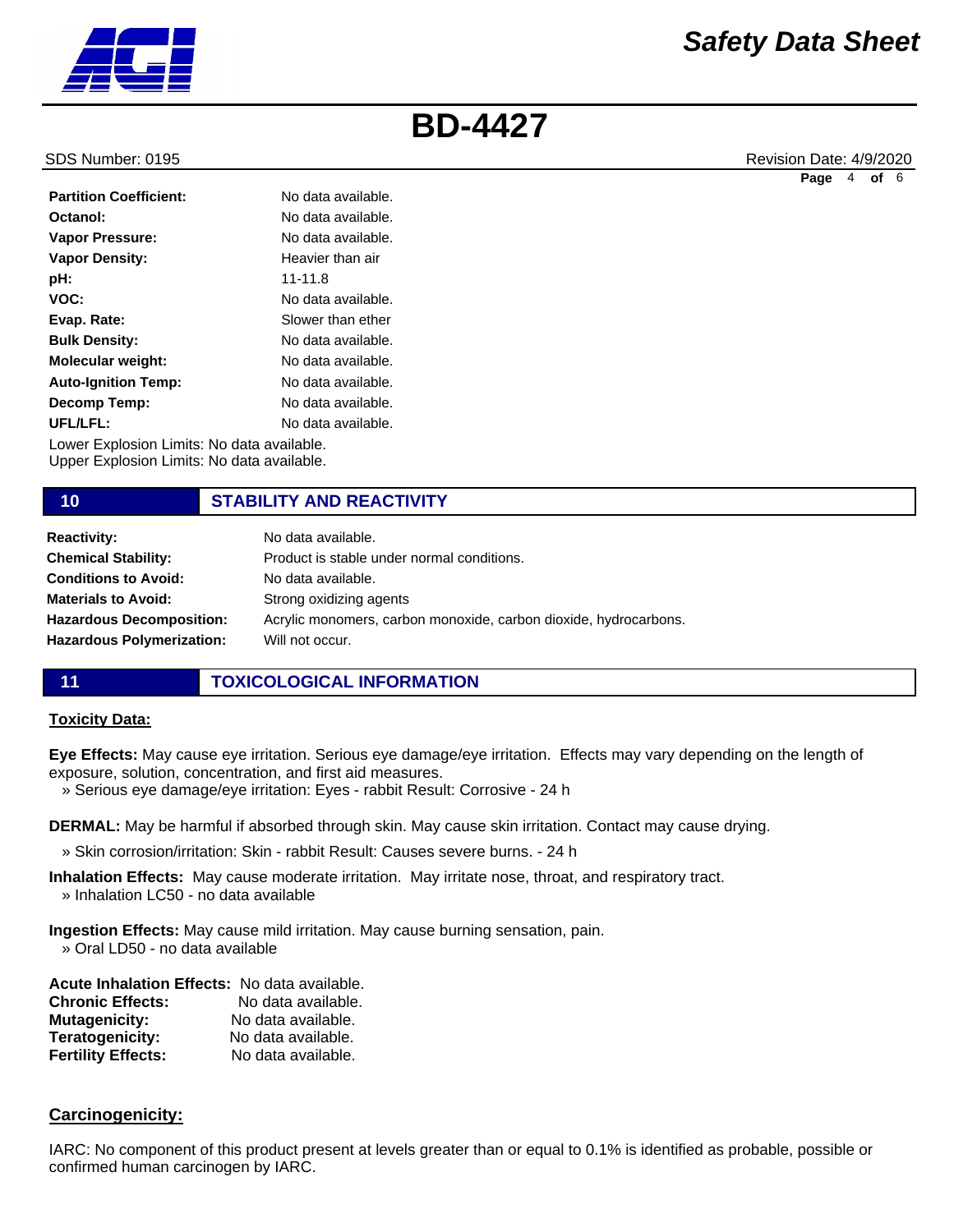# *Safety Data Sheet*



# **BD-4427**

SDS Number: 0195 **Revision Date: 4/9/2020** Revision Date: 4/9/2020

**Page** 5 **of** 6

ACGIH: No component of this product present at levels greater than or equal to 0.1% is identified as a carcinogen or potential carcinogen by ACGIH.

NTP: No component of this product present at levels greater than or equal to 0.1% is identified as a known or anticipated carcinogen by NTP.

OSHA: No component of this product present at levels greater than or equal to 0.1% is identified as a carcinogen or potential carcinogen by OSHA.

**Biodegradability:** No data available.

### **Ecotoxicity:**

 Toxicity to fish: LC50 - Gambusia affinis (Mosquito fish) - 125 mg/l - 96 h. LC50 - Oncorhynchus mykiss (rainbow trout) - 45.4 mg/l - 96 h LC50 - Bluegill - >1000mg/l - 96 h

 Toxicity to daphnia and Immobilization: EC50 - Daphnia - 40.38 mg/l - 48 h. other aquatic invertebrates

### **Bioaccumulative potential:** no data available

**Mobility in soil:** no data available

**Other adverse effects:** An environmental hazard cannot be excluded in the event of unprofessional handling or disposal. Harmful to aquatic life.

**13 DISPOSAL CONSIDERATIONS**

**DISPOSAL**: Dispose of in accordance with local, state, and federal regulations. Since emptied containers retain product residue, follow label warnings even after container is emptied.

**RCRA**: This material is not listed as a hazardous waste if and when it is discarded.

NOTE: If this product is altered, it is the responsibility of the user to determine whether the material meets the criteria for hazardous waste at the time of disposal

**14 TRANSPORT INFORMATION**

Not regulated as a hazardous product. DOT classification not required.

### **15 REGULATORY INFORMATION**

Component (CAS#) [%] - CODES ----------------------------------------------------------------

RQ(1000LBS), Sodium hydroxide (1310-73-2) [<10%] CERCLA, CSWHS, MASS, OSHAWAC, PA, TSCA, TXAIR

This product does not contain chemicals known to the State of California to cause cancer, birth defects, or other reproductive harm.

Regulatory CODE Descriptions

---------------------------------------------------------------- RQ = Reportable Quantity

CERCLA = Superfund clean up substance